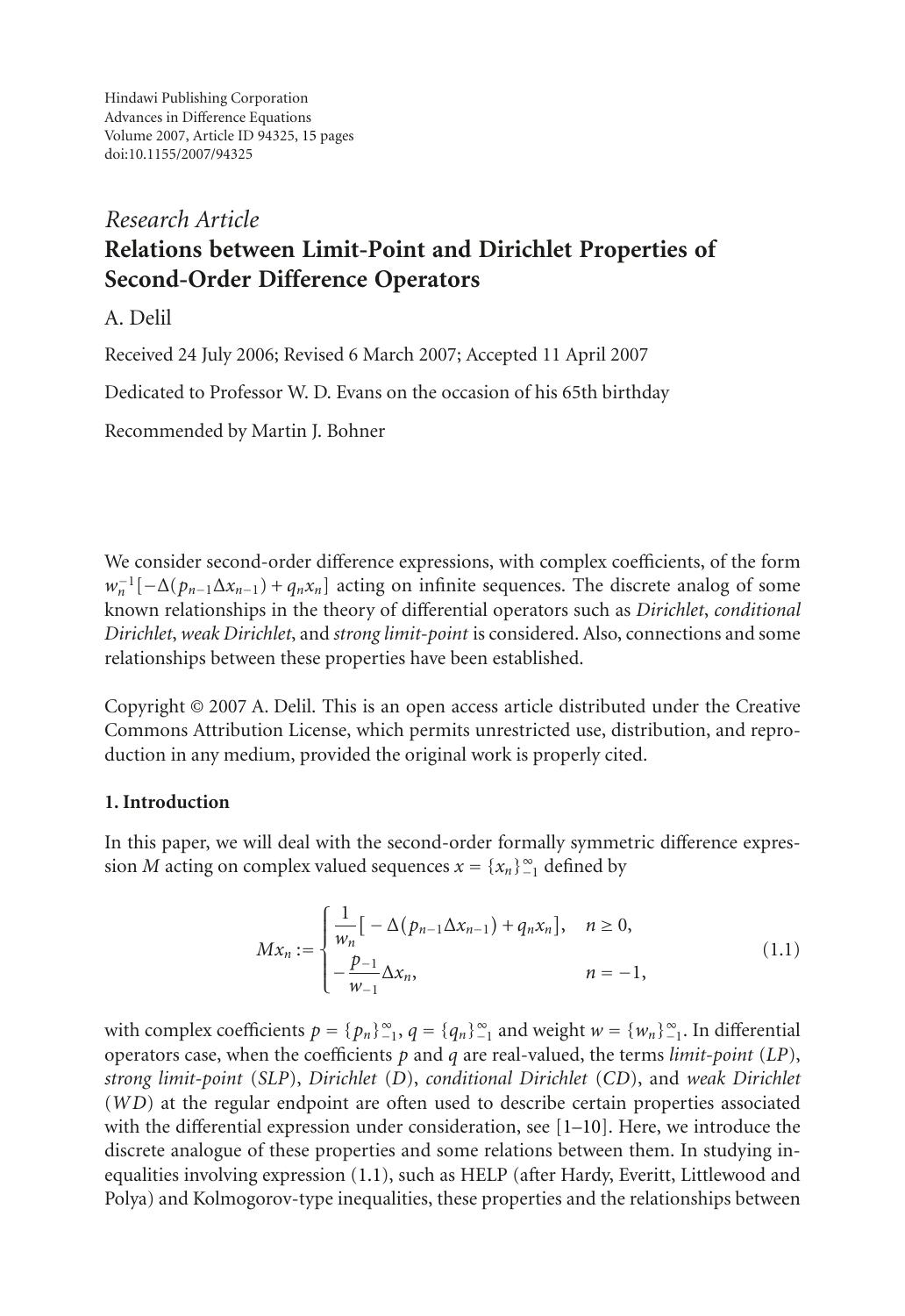them are crucial. The work we present here is the discrete analogue of the work by Race [\[9\]](#page-14-1) for differential expressions.

# **2. Preliminaries**

We use the following notation throughout:  $\mathbb R$  and  $\mathbb C$  denote the real and complex number fields, and  $\mathbb N$  is the set of nonnegative integers.  $\overline{z}$  denotes the complex conjugate of  $z \in \mathbb C$ .  $\mathfrak{I}(\cdot)$  and  $\mathfrak{R}(\cdot)$  represent the imaginary and real part of a complex number.  $\ell^1$  is the space of all absolutely summable complex sequences.  $\ell^2$  and  $\ell^2_w$  are the Hilbert spaces

$$
\ell^{2} = \left\{ x = \left\{ x_{n} \right\}_{-1}^{\infty} : \sum_{n=-1}^{\infty} |x_{n}|^{2} < \infty \right\},
$$
\n
$$
\ell_{w}^{2} = \left\{ x = \left\{ x_{n} \right\}_{-1}^{\infty} : \sum_{n=-1}^{\infty} |x_{n}|^{2} w_{n} < \infty \right\}
$$
\n(2.1)

with  $w_n > 0$  for all *n* and the inner products

$$
(x, y) = \sum_{n=-1}^{\infty} x_n \overline{y}_n, \qquad (x, y) = \sum_{n=-1}^{\infty} x_n \overline{y}_n w_n,
$$
 (2.2)

respectively. If  $\{x_n\}_{n=1}^{\infty} \notin \ell^1$  but  $\sum_{n=-1}^{\infty} x_n < \infty$ , then we say that the sum  $\sum_{n=-1}^{\infty} x_n$  is conditionally convergent. We associate a maximal operator,  $T(M)$ , in  $\ell_w^2$  with the linear difference expression

<span id="page-1-0"></span>
$$
Mx_n := \begin{cases} \frac{1}{w_n} \left[ -\Delta (p_{n-1} \Delta x_{n-1}) + q_n x_n \right], & n \ge 0, \\ -\frac{p_{-1}}{w_{-1}} \Delta x_n, & n = -1, \end{cases}
$$
(2.3)

where  $\Delta x_n = x_{n+1} - x_n$ , the forward difference, and the coefficients  $\{p_n\}_{-1}^{\infty}$  and  $\{q_n\}_{-1}^{\infty}$  are complex valued with

$$
p_n \neq 0
$$
,  $q_{-1} = 0$ ,  $w_n > 0$ ,  $\forall n = -1, 0, 1, ...$  (2.4)

Note that defining *M* by [\(2.3\)](#page-1-0) makes the difference equation

<span id="page-1-2"></span><span id="page-1-1"></span>
$$
Mx_n = \lambda x_n, \quad n = 0, 1, 2, \dots \ (\lambda \in \mathbb{C}), \tag{2.5}
$$

a three-term recurrence relation. The operator  $T(M)$  is defined on  $D_{T(M)}$  into  $\ell_w^2$  as

$$
[T(M)x]_n = T(M)x_n := Mx_n, \quad n = -1, 0, 1, \dots,
$$
\n(2.6)

$$
D_{T(M)} := \left\{ x = \left\{ x_n \right\}_{-1}^{\infty} \in \ell_w^2 : \sum_{n=-1}^{\infty} \left| T(M) x_n \right|^2 w_n < \infty \right\}. \tag{2.7}
$$

The summation-by-parts formula

$$
\sum_{n=k}^{m} x_n \Delta y_n = x_{m+1} y_{m+1} - x_k y_k - \sum_{n=k}^{m} y_{n+1} \Delta x_n, \quad k \le m, \, k, m \in \mathbb{N},
$$
 (2.8)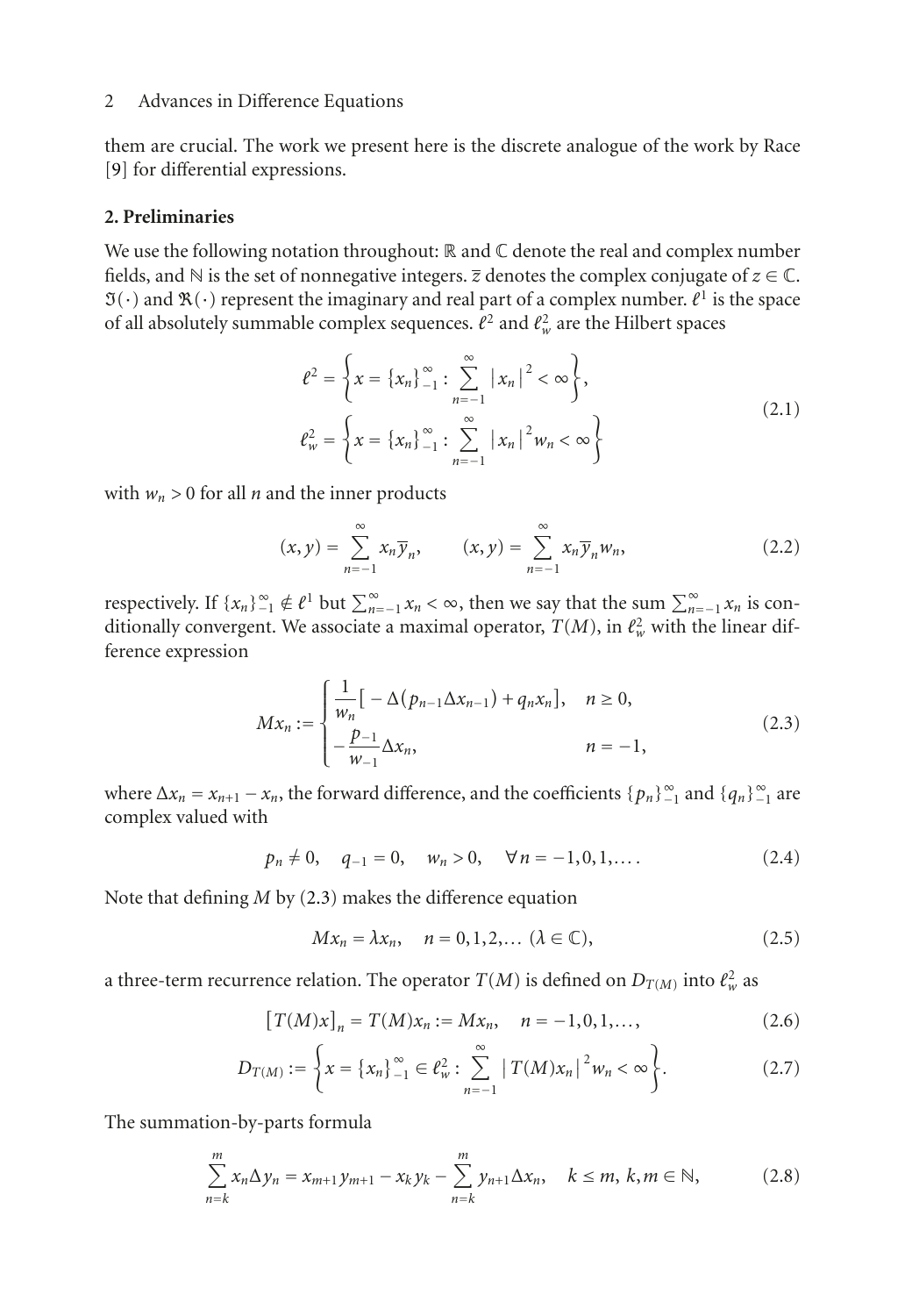gives rise to the equalities

<span id="page-2-0"></span>
$$
\sum_{n=0}^{m} \overline{x_n} My_n w_n = \sum_{n=0}^{m} q_n y_n \overline{x_n} + \sum_{n=0}^{m} (p_n \Delta y_n) \overline{\Delta x_n} - p_m \Delta y_m \overline{x_{m+1}} + p_{-1} \Delta y_{-1} \overline{x_0}
$$
(2.9)

and, for all  $x, y \in D_{T(M)}$ ,

$$
\sum_{n=0}^{\infty} (p_n \Delta y_n \overline{\Delta x_n} + q_n y_n \overline{x_n}) = \sum_{n=0}^{\infty} (\overline{x_n} T(M) y_n) w_n + \lim_{m \to \infty} p_m \Delta y_m \overline{x_{m+1}} - p_{-1} \Delta y_{-1} \overline{x_0}.
$$
\n(2.10)

The left-hand side of [\(2.10\)](#page-2-0) is called the *Dirichlet sum*, and [\(2.10\)](#page-2-0) is called the *Dirichlet formula*. The following also holds for all  $x, y \in D_{T(M)}$ :

$$
\sum_{n=0}^{\infty} (x_n T(M) y_n - y_n T(M) x_n) w_n = \lim_{m \to \infty} p_m(\Delta x_m y_{m+1} - \Delta y_m x_{m+1}) - p_{-1}(\Delta x_{-1} y_0 - \Delta y_{-1} x_0).
$$
\n(2.11)

Following [\(2.10\)](#page-2-0) we have, for  $x \in D_{T(M)}$ ,

<span id="page-2-1"></span>
$$
\sum_{n=0}^{\infty} (p_n |\Delta x_n|^2 + q_n |x_n|^2) = \sum_{n=0}^{\infty} (\overline{x_n} T(M)x_n) w_n + \lim_{m \to \infty} p_m \Delta x_m \overline{x_{m+1}} - p_{-1} \Delta x_{-1} \overline{x_0}.
$$
\n(2.12)

An immediate consequence of [\(2.11\)](#page-2-1) together with [\(2.7\)](#page-1-1) is that

$$
\lim_{m \to \infty} p_m(\Delta x_m y_{m+1} - \Delta y_m x_{m+1}) \quad \text{exists and is finite } \forall x, y \in D_{T(M)}.
$$
 (2.13)

Moreover, the expression in [\(2.13\)](#page-2-2) is a constant for all  $m \in \mathbb{N}$  when *x*, *y* are the solutions of [\(2.5\)](#page-1-2), which is easy to prove. We also have the following *variation of parameters formula*: let  $\phi = {\phi_n}_{1}^{\infty}$  and  $\psi = {\psi_n}_{1}^{\infty}$  be linearly independent solutions of [\(2.5\)](#page-1-2) and suppose that  $[\phi, \psi]_n := p_n[(\Delta \phi_n)\psi_{n+1} - (\Delta \psi_n)\phi_{n+1}] = 1$  for all *n*. Then,  $\Phi = {\Phi_n}_{\geq 1}^{\infty}$  defined by

<span id="page-2-4"></span><span id="page-2-2"></span>
$$
\Phi_n = \sum_{m=0}^n \left( -\psi_m \phi_n + \phi_m \psi_n \right) w_m f_m \quad (n \in \mathbb{N}),
$$
\n
$$
\Phi_{-1} = 0
$$
\n(2.14)

satisfies

$$
M\Phi_n = \lambda \Phi_n + f_n, \quad n \in \mathbb{N}, \lambda \in \mathbb{C}, \tag{2.15a}
$$

<span id="page-2-3"></span>
$$
\Phi_{-1} = \Phi_0 = 0. \tag{2.15b}
$$

Any solution of [\(2.15a\)](#page-2-3) is of the form

$$
\Psi = \Phi + A\phi + B\psi \tag{2.16}
$$

for some constants  $A, B \in \mathbb{C}$ .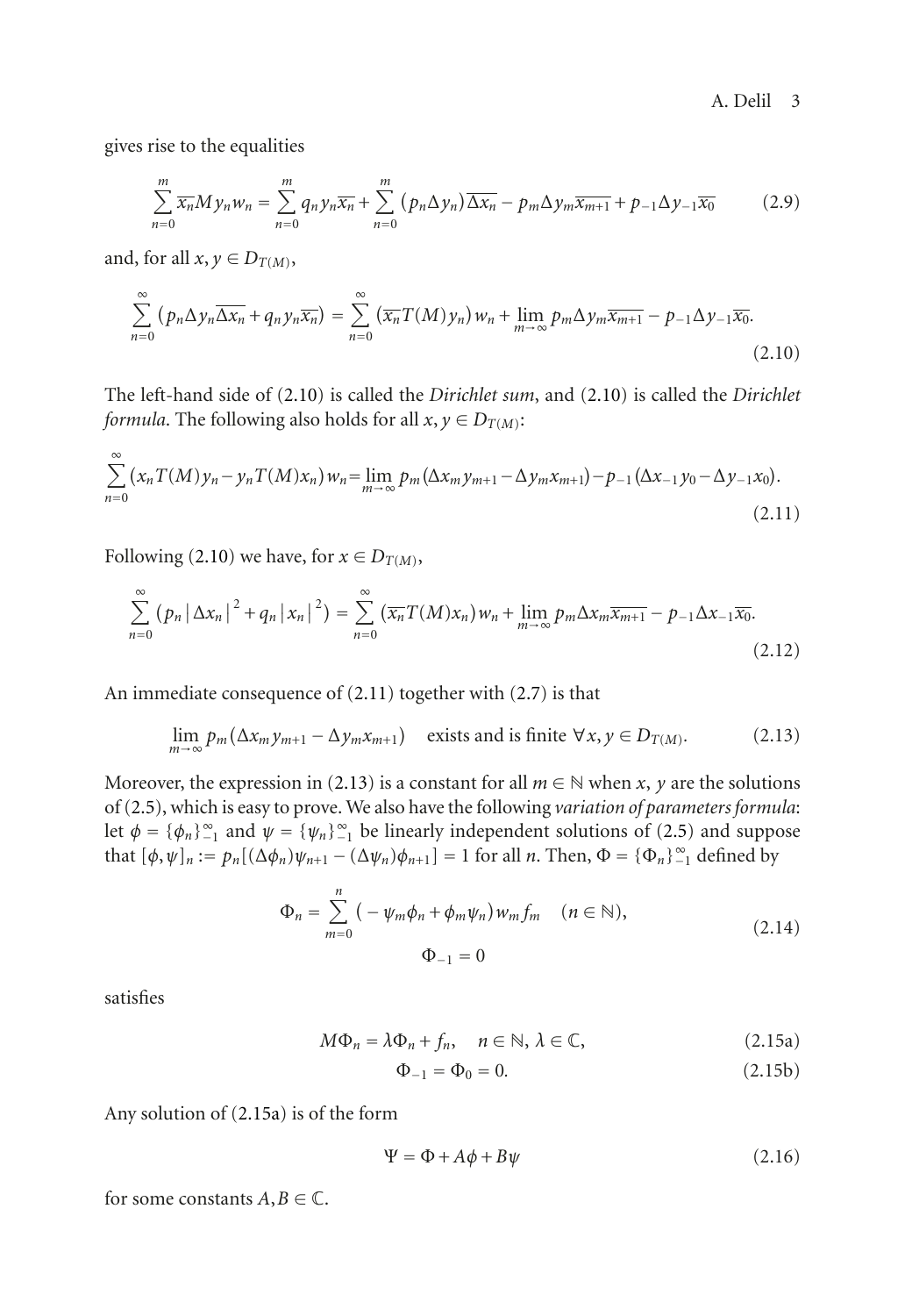*Definition 2.1.* If there is precisely one  $\ell_w^2$  solution (up to constant multiples) of [\(2.5\)](#page-1-2) for  $\mathfrak{I}(\lambda) \neq 0$ , then the expression *M* is said to be in the *limit-point* (*LP*) case; otherwise all solutions of [\(2.5\)](#page-1-2) are in  $\ell_w^2$  for all  $\lambda \in \mathbb{C}$  and *M* is said to be in the *limit-circle* (*LC*) case, see Atkinson [\[11](#page-14-2)] and Hinton and Lewis [\[6\]](#page-13-2). Note that in the limit-circle (*LC*) case, the defect numbers are equal and the limit-point case does not hold. An alternative but equivalent characterization of *M* being *LP* is that

$$
\lim_{m \to \infty} p_m \left( \Delta \overline{x_m} y_{m+1} - \Delta y_m \overline{x_{m+1}} \right) = 0 \tag{2.17}
$$

<span id="page-3-0"></span>or

$$
\lim_{m \to \infty} p_m \left( y_m \overline{x_{m+1}} - y_{m+1} \overline{x_m} \right) = 0 \tag{8.1}
$$

for all  $x, y \in D_{T(M)}$ , see Hinton and Lewis [\[6,](#page-13-2) page 425]. It may also be observed that this condition is equivalent to saying that

$$
\lim_{m \to \infty} p_m \left( \Delta \overline{x_m} x_{m+1} - \Delta x_m \overline{x_{m+1}} \right) = 0 \tag{2.18}
$$

<span id="page-3-1"></span>or

$$
\lim_{m \to \infty} p_m \left( x_m \overline{x_{m+1}} - x_{m+1} \overline{x_m} \right) = 0 \tag{8.1}
$$

for all  $x \in D_{T(M)}$ . To see that, take  $x = y$  in  $(*_1)$  to get the implication in one direction. For the implication on the other side, take *x* to be the linear combination of *z* and *y*, that is,  $x = z + \alpha y$  in (\*2), and then choose the complex number  $\alpha$  as  $\alpha = 1$  and  $\alpha = i$  to get  $(*_1).$ 

*Definition 2.2. M* is said to be *strong limit-point* (*SLP*) on  $D_{T(M)}$  if

<span id="page-3-2"></span>
$$
\lim_{m \to \infty} p_m \Delta y_m \overline{x_{m+1}} = 0 \quad \forall x, y \in D_{T(M)}.
$$
\n(2.19)

*Definition 2.3. M* is said to be

(i) *Dirichlet* (*D*) on  $D_{T(M)}$  if

$$
\left\{ \left| p_n \right|^{1/2} \Delta x_n \right\}_{-1}^{\infty}, \quad \left\{ \left| q_n \right|^{1/2} x_n \right\}_{-1}^{\infty} \in \ell^2 \quad \forall x \in D_{T(M)}; \tag{2.20}
$$

(ii) *conditional Dirichlet* (*CD*) on  $D_{T(M)}$  if

$$
\{ |p_n|^{1/2} \Delta x_n \}_{-1}^{\infty} \in \ell^2, \quad \sum_{n=0}^{\infty} q_n |x_n|^2 \text{ is convergent } \forall x \in D_{T(M)}, \tag{2.21}
$$

(iii) *weak Dirichlet* (*WD*) on  $D_{T(M)}$  if

<span id="page-3-3"></span>
$$
\sum_{n=0}^{\infty} \left( p_n \overline{\Delta x_n} \Delta y_n + q_n \overline{x_n} y_n \right) \text{ is convergent } \forall x, y \in D_{T(M)}.
$$
 (2.22)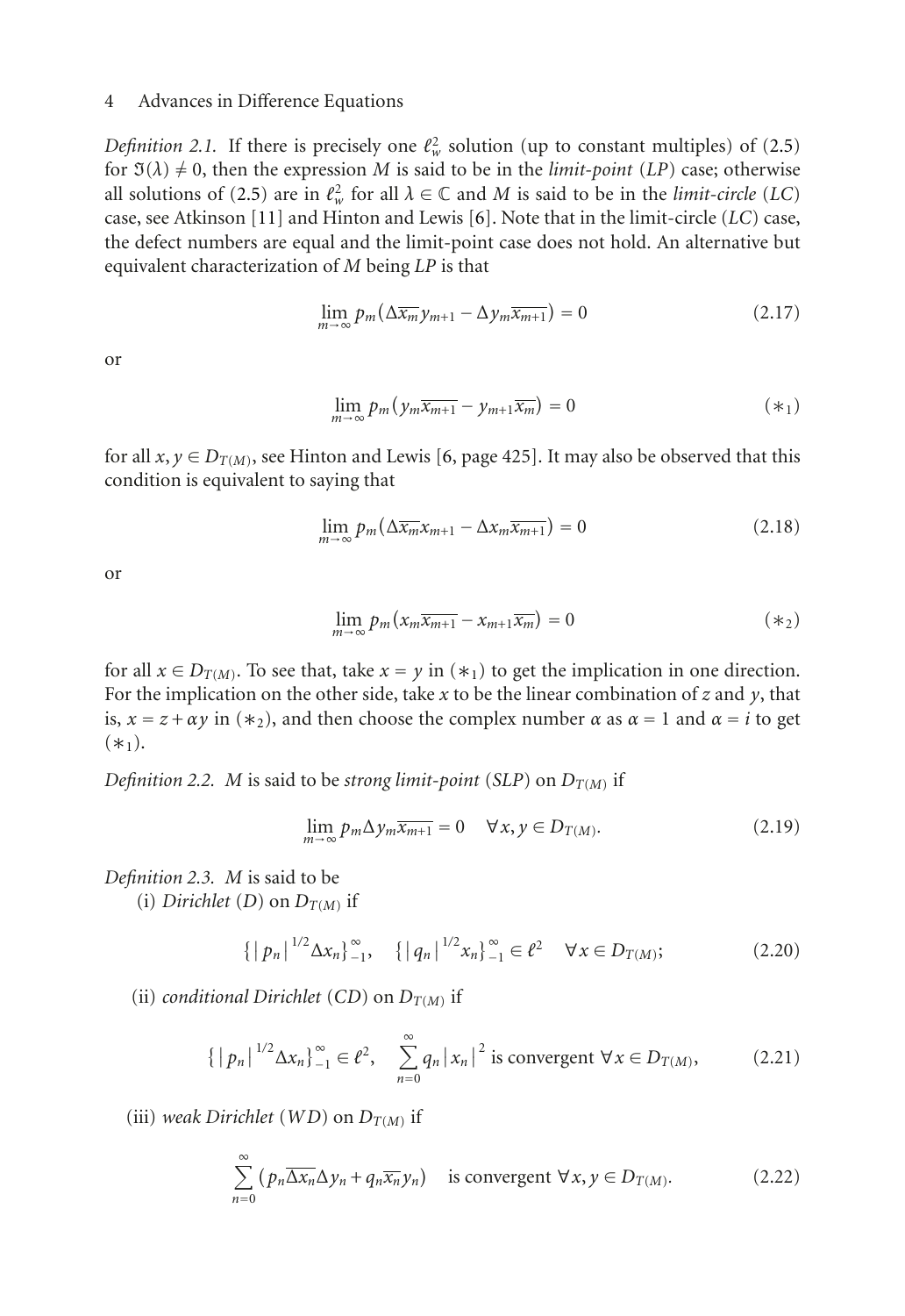Observe that [\(2.19\)](#page-3-2) is equivalent to

$$
\lim_{m \to \infty} p_m \Delta x_m \overline{x_{m+1}} = 0 \quad \text{or} \quad \lim_{m \to \infty} p_m \Delta x_m x_{m+1} = 0 \quad \forall x \in D_{T(M)}.
$$
 (2.23)

Also, by *Dirichlet* formula [\(2.10\)](#page-2-0), it is seen that the *WD* property, [\(2.22\)](#page-3-3), is equivalent to

<span id="page-4-3"></span>
$$
\lim_{m \to \infty} p_m \Delta y_m \overline{x_{m+1}} \quad \text{exists and is finite } \forall x, y \in D_{T(M)}, \tag{2.24}
$$

and this is equivalent to

$$
\lim_{m \to \infty} p_m \Delta x_m x_{m+1} \quad \text{exists and is finite } \forall x \in D_{T(M)}.\tag{2.25}
$$

Note also that in (iii), for all  $x, y \in D_{T(M)}$ ,

$$
\left\{ \left\| p_n \right\|^{1/2} \Delta x_n \right\}_{-1}^{\infty} \in \ell^2 \iff \left\{ p_n \left( \Delta x_n \right)^2 \right\}_{-1}^{\infty} \in \ell^1 \iff \left\{ p_n \Delta x_n \Delta y_n \right\}_{-1}^{\infty} \in \ell^1. \tag{2.26}
$$

<span id="page-4-0"></span>Following the above definitions and subsequent comments, we have the following.

COROLLARY 2.4. *The following implications hold for all*  $x, y \in D_{T(M)}$ :

 $(A)$  *D*  $\Rightarrow$  *CD*  $\Rightarrow$  *WD*; (b)  $SLP \Rightarrow WD;$  $(c) SLP \Rightarrow LP$ .

# **3. Statement of results**

In this section, we would like to obtain some implications additional to [Corollary 2.4](#page-4-0) by imposing conditions on *p*, *q*, and *w* which are as weak as possible. The motivation of the problem and parts (a) and (b) of the following theorem was previously presented at the *17th National Symposium of Mathematics, Bolu, Turkey* [\[12](#page-14-3)]. It is presented here for the sake of completeness.

<span id="page-4-2"></span>Theorem 3.1. *Let p and q be complex-valued.*

- $I(f \mid l/p \notin l^1, \text{ then } CD \Rightarrow SLP \text{ on } D_{T(M)}.$
- (b) *If*  $1/p \in l^1$  *but*  $\sum_{n=0}^{\infty} q_n$  *is not convergent, then*  $CD \Rightarrow SLP$  *on*  $D_{T(M)}$ *.*
- (c) If  $w$ ,  $1/p$ ,  $q \in l^1$ , then  $M$  is both  $D$  and  $LC$ .

*Proof.* (a) We assume that  $1/p \notin \ell^1$  and *M* is *CD* on  $D_{T(M)}$ . Let  $x, y \in D_{T(M)}$  then, by  $(2.10),$  $(2.10),$ 

$$
\alpha := \lim_{m \to \infty} p_m \Delta y_m \overline{x}_{m+1} < \infty. \tag{3.1}
$$

We need to prove that  $\alpha = 0$  under the conditions in the hypothesis. Suppose the contrary that  $\alpha \neq 0$ , then for some  $m_0 \in \mathbb{N}$ ,

<span id="page-4-1"></span>
$$
|p_m \Delta y_m x_{m+1}| \ge \frac{|\alpha|}{2} \quad \forall m \ge m_0,
$$
 (3.2)

which implies that

$$
|p_m \Delta y_m \Delta x_m| \ge \frac{|\alpha|}{2} \left| \frac{\Delta x_m}{x_{m+1}} \right| \quad \forall m \ge m_0, \ \forall x, y \in D_{T(M)}.
$$
 (3.3)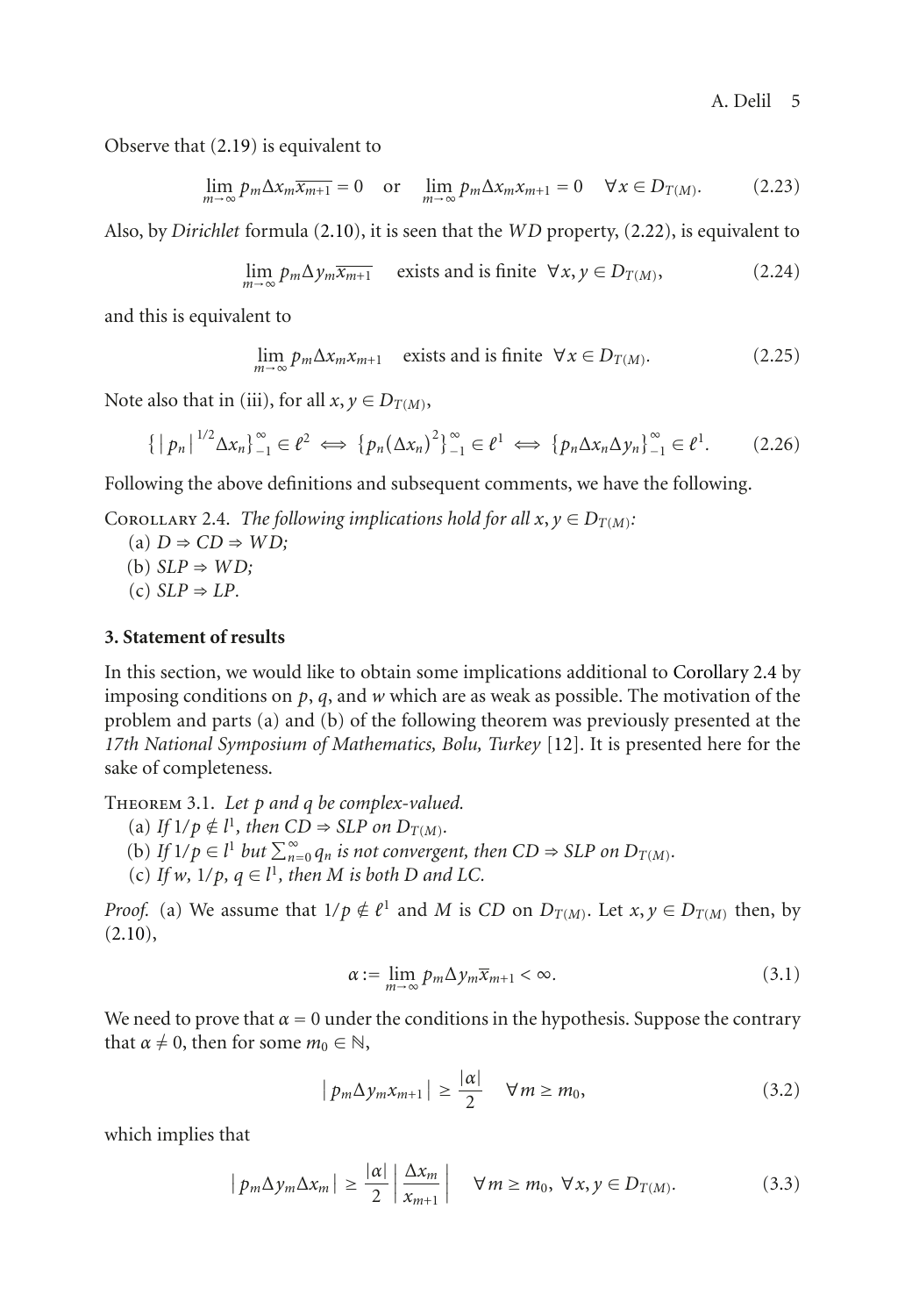However, *M* is *CD* and this implies that, summing over *m*, the left-hand side of [\(3.3\)](#page-4-1) belongs to  $\ell^1$ . Thus,

$$
\sum_{n=-1}^{\infty} \left| \frac{\Delta x_n}{x_{n+1}} \right| < \infty,\tag{3.4}
$$

and hence in particular  $|\Delta x_n/x_{n+1}| \to 0$  as  $n \to \infty$ , So, as  $n \to \infty$ ,

$$
\left| \log \frac{x_{n+1}}{x_n} \right| = \left| -\log \left( 1 - \frac{\Delta x_n}{x_{n+1}} \right) \right| \sim \left| \frac{\Delta x_n}{x_{n+1}} \right| \tag{3.5}
$$

since

$$
\lim_{t \to 0} \frac{\log(1 - t)}{t} = -1.
$$
\n(3.6)

Hence,

$$
\sum_{n=-1}^{\infty} \left| \log \frac{x_{n+1}}{x_n} \right| < \infty \implies \sum_{n=-1}^{\infty} \log \frac{x_{n+1}}{x_n} \quad \text{is convergent,}
$$
\n
$$
\lim_{N \to \infty} \sum_{n=m_0}^{N} \log \frac{x_{n+1}}{x_n} \quad \text{exists for } m_0 \in \mathbb{N}.
$$
\n
$$
(3.7)
$$

This implies that

$$
\lim_{N \to \infty} \sum_{n=m_0}^{N} \Delta(\log x_n) = \lim_{N \to \infty} (\log x_{N+1} - \log x_{m_0}) \text{ exists.}
$$
\n(3.8)

So,

$$
\beta := \lim_{N \to \infty} x_N \neq 0. \tag{3.9}
$$

Thus, since  $\alpha := \lim_{m \to \infty} p_m \Delta y_m \overline{x}_{m+1} < \infty$ ,

<span id="page-5-0"></span>
$$
\lim_{m \to \infty} p_m \Delta y_m = \alpha \beta^{-1},\tag{3.10}
$$

and, for some  $m_0 \in \mathbb{N}$ ,

$$
|p_m(\Delta y_m)^2| \ge \frac{1}{4} |\alpha \beta^{-1}|^2 |p_m^{-1}| \quad \forall m \ge m_0.
$$
 (3.11)

However, summing over *m*, the left-hand side of [\(3.11\)](#page-5-0) belongs to  $l^1$  by the hypothesis that *M* is *CD*. Hence, so does the right-hand side of [\(3.11\)](#page-5-0) which is a contradiction to saying that  $1/p \notin \ell^1$ . Hence  $\alpha = 0$ , proving *M* is *SLP*.

(b) Assume that  $p^{-1} \in \ell^1$  but  $\sum_{n=0}^{\infty} q_n$  is not convergent and *M* is *CD*. Let *x* ∈ *D<sub>T(<i>M*)</sub> and, as in (a) above, suppose that

$$
\alpha = \lim_{m \to \infty} p_m x_{m+1} \Delta x_m \neq 0. \tag{3.12}
$$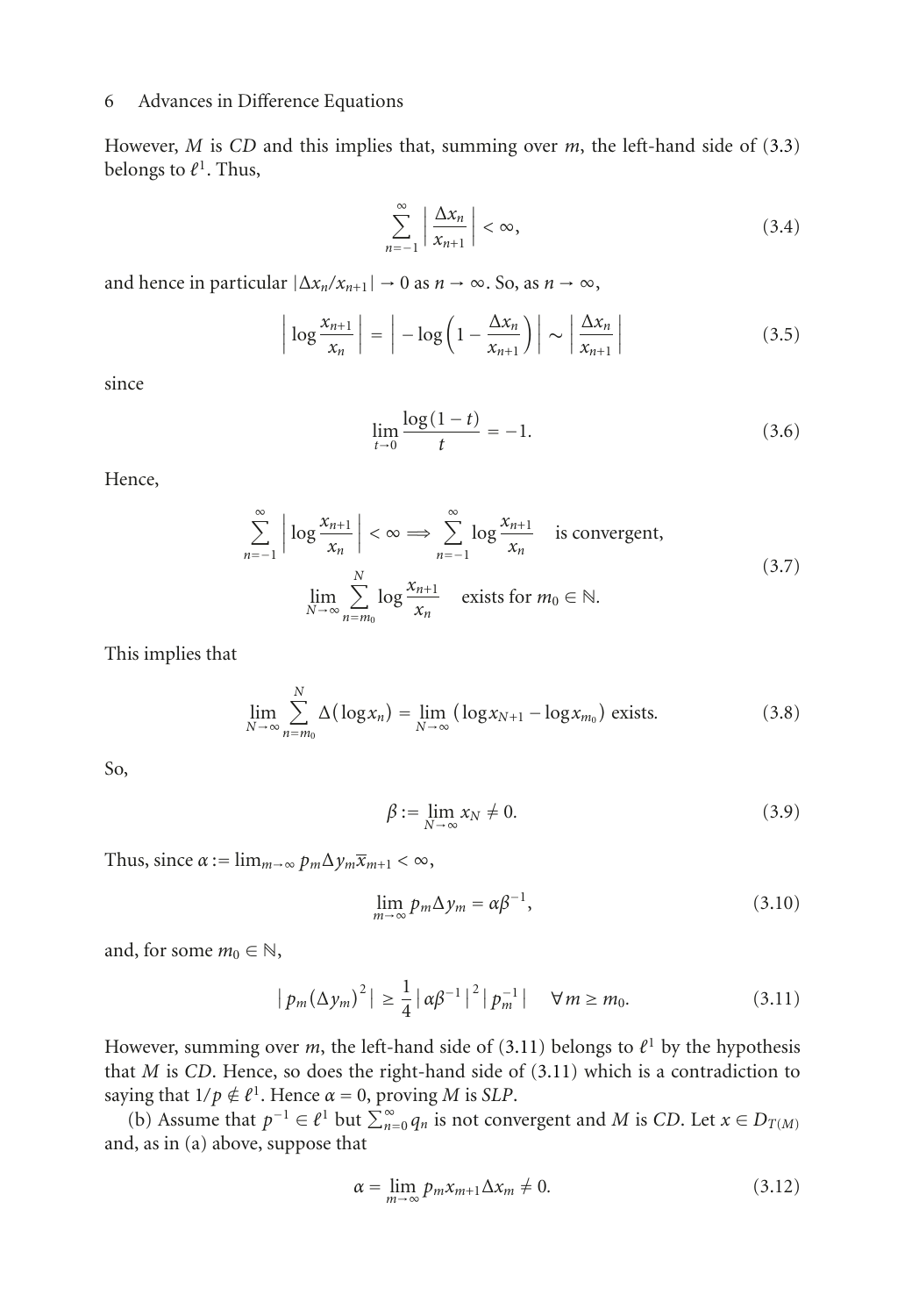Then,  $\lim_{m\to\infty} x_m = \beta \neq 0$  exists and it follows that

$$
\lim_{m \to \infty} p_m \Delta x_m = \alpha \beta^{-1} \neq 0 \implies \lim_{m \to \infty} \Delta x_m = \lim_{m \to \infty} \alpha \beta^{-1} p_m^{-1}.
$$
 (3.13)

So, since  $p^{-1}$  ∈  $\ell^1$ , we have

$$
\sum_{m=-1}^{\infty} |\Delta x_m| < \infty, \quad \text{that is, } {\{\Delta x_n\}}_{-1}^{\infty} \in \ell^1 \ (\text{and} \ D_{T(M)}).
$$
 (3.14)

Now, since  $x \in D_{T(M)}$ , using Cauchy-Schwarz inequality in  $\ell^2$ , we have

$$
\sum_{n=-1}^{\infty} |x_n w_n^{1/2}| - \Delta (p_{n-1} \Delta x_{n-1}) + q_n x_n] w_n^{-1/2}
$$
\n
$$
\leq \left( \sum_{n=-1}^{\infty} |x_n w_n^{1/2}|^2 \right)^{1/2} \left( \sum_{n=-1}^{\infty} |[-\Delta (p_{n-1} \Delta x_{n-1}) + q_n x_n] w_n^{-1/2}|^2 \right)^{1/2}
$$
\n(3.15)

which gives

$$
\sum_{n=-1}^{\infty} |x_n[-\Delta(p_{n-1}\Delta x_{n-1}) + q_n x_n]| < \infty.
$$
 (3.16)

Also, since  $\lim_{m\to\infty} x_m = \beta \neq 0$ , we have that

$$
\sum_{n=-1}^{\infty} \left| \left[ -\Delta (p_{n-1} \Delta x_{n-1}) + q_n x_n \right] \right| < \infty. \tag{3.17}
$$

Now,

$$
\sum_{n=0}^{\infty} \left[ -\Delta (p_{n-1} \Delta x_{n-1}) + q_n x_n \right] = -\lim_{m \to \infty} p_m \Delta x_m + p_{-1} \Delta x_{-1} + \sum_{n=0}^{\infty} q_n x_n \tag{3.18}
$$

implies that

$$
\sum_{n=0}^{\infty} q_n x_n = \lim_{m \to \infty} p_m \Delta x_m - p_{-1} \Delta x_{-1} + \sum_{n=0}^{\infty} \left[ -\Delta (p_{n-1} \Delta x_{n-1}) + q_n x_n \right],
$$
(3.19)

which proves the convergence of the sum  $\sum_{n=0}^{\infty} q_n x_n$ . Since  $\beta = \lim_{m \to \infty} x_m \neq 0$ , then  $x_m \neq 0$ 0 for all large *<sup>m</sup>* <sup>∈</sup> <sup>N</sup>. On the other hand, using summation-by-parts formula and supposing  $k \in \mathbb{N}$  is such that  $x_n \neq 0$  for all  $n \geq k$ , we have

<span id="page-6-0"></span>
$$
\sum_{n=k}^{m} q_n = \sum_{n=k}^{m} \frac{1}{x_n} (q_n x_n) = \frac{1}{x_{m+1}} \sum_{s=k-1}^{m} q_s x_s - \frac{1}{x_k} \sum_{s=k-1}^{k-1} q_s x_s - \sum_{n=k}^{m} \left( \sum_{s=k-1}^{n} q_s x_s \right) \Delta \left( \frac{1}{x_n} \right)
$$

$$
= \frac{\sum_{n=k-1}^{m} q_n x_n}{x_{m+1}} - \frac{q_{k-1} x_{k-1}}{x_k} + \sum_{n=k}^{m} \left( \sum_{s=k-1}^{n} q_s x_s \right) \left( \frac{\Delta x_n}{x_{n+1} x_n} \right).
$$
(3.20)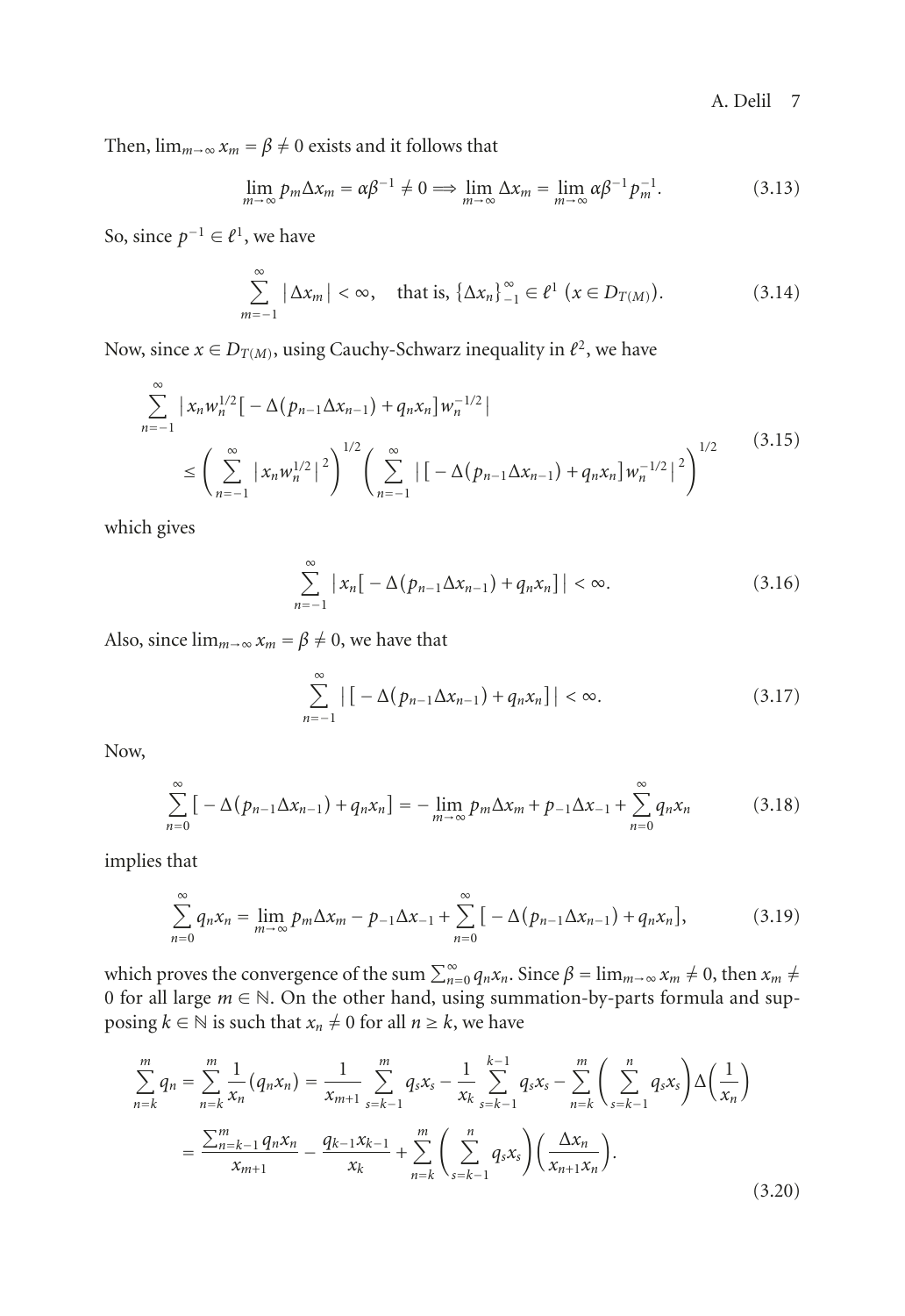As  $m \to \infty$ , we see that the right-hand side of [\(3.20\)](#page-6-0) tends to a finite limit since  $\sum_{n=0}^{\infty} q_n x_n$ is convergent and  $\lim_{n\to\infty} x_n = \beta \neq 0$ , which contradicts the hypothesis that  $\sum_{n=0}^{\infty} q_n$  is divergent. This proves  $\alpha = 0$  which guarantees that *M* is *SLP*.

(c) If  $1/p$ ,  $w, q \in \ell^1$ , then *M* is *LC* and *D*. For the proof, we need the matrix represen-tation of [\(2.5\)](#page-1-2); for  $n \ge 0$ , we have the recurrence relation

<span id="page-7-0"></span>
$$
p_n(x_{n+1}-x_n)=(-\lambda w_n+q_n)x_n+p_{n-1}(x_n-x_{n-1}),
$$
\n(3.21)

which is equivalent to [\(2.5\)](#page-1-2). So, taking

$$
X_n = \begin{pmatrix} x_n \\ y_n \end{pmatrix}, \qquad A_n = \begin{pmatrix} 0 & \frac{1}{p_{n-1}} \\ \left( -\lambda w_n + q_n \right) & \frac{-\lambda w_n + q_n}{p_{n-1}} \end{pmatrix}, \tag{3.22}
$$

we get

$$
X_n = (I + A_n)X_{n-1}, \quad n = 0, 1, 2, \dots,
$$
\n(3.23)

where *I* is the identity matrix and

$$
x_n = x_{n-1} + \frac{y_{n-1}}{p_{n-1}}
$$
  

$$
y_n = \left(x_{n-1} + \frac{y_{n-1}}{p_{n-1}}\right) \left(-\lambda w_n + q_n\right) + y_{n-1}.
$$
 (3.24)

We are going to give the proof for the *LC* and *D* cases separately.

(i) *The LC case.* We prove that, for some  $\lambda$ , say  $\lambda = 0$ , for all solutions of [\(3.21\)](#page-7-0),  $\sum_{n=-1}^{\infty} |x_n|^2 w_n < \infty$  holds. Moreover, since  $\sum_{n=-1}^{\infty} w_n < \infty$ , it is sufficient to prove that all solutions of [\(3.21\)](#page-7-0), with  $\lambda = 0$ , are bounded. For this purpose, we make use of the following theorem due to Atkinson [\[11](#page-14-2), page 447].

Theorem 3.2 (Atkinson). *Let the sequence of k-by-k matrices,*

$$
A_n, \quad n = 0, 1, 2, 3, \dots; \quad A_n = (a_{nrs}), \quad r, s = 1, 2, 3, \dots, k,
$$
 (3.25)

*satisfy*

$$
\sum_{n=0}^{\infty} |A_n| < \infty, \quad |A_n| := \sum_{r=1}^{k} \sum_{s=1}^{k} |a_{nrs}|. \tag{3.26}
$$

*Then, the solutions of the recurrence relation*

$$
X_n - X_{n-1} = A_{n-1} X_{n-1}, \quad n = 0, 1, 2, \dots,
$$
\n(3.27)

*where*  $X_n$  *is a k-vector, converge as*  $n \to \infty$ . If *in addition the matrices*  $I + A_n$  *are all nonsingular, then*  $\lim_{n\to\infty} X_n \neq 0$ *, unless all the*  $X_n$  *are zero vectors.*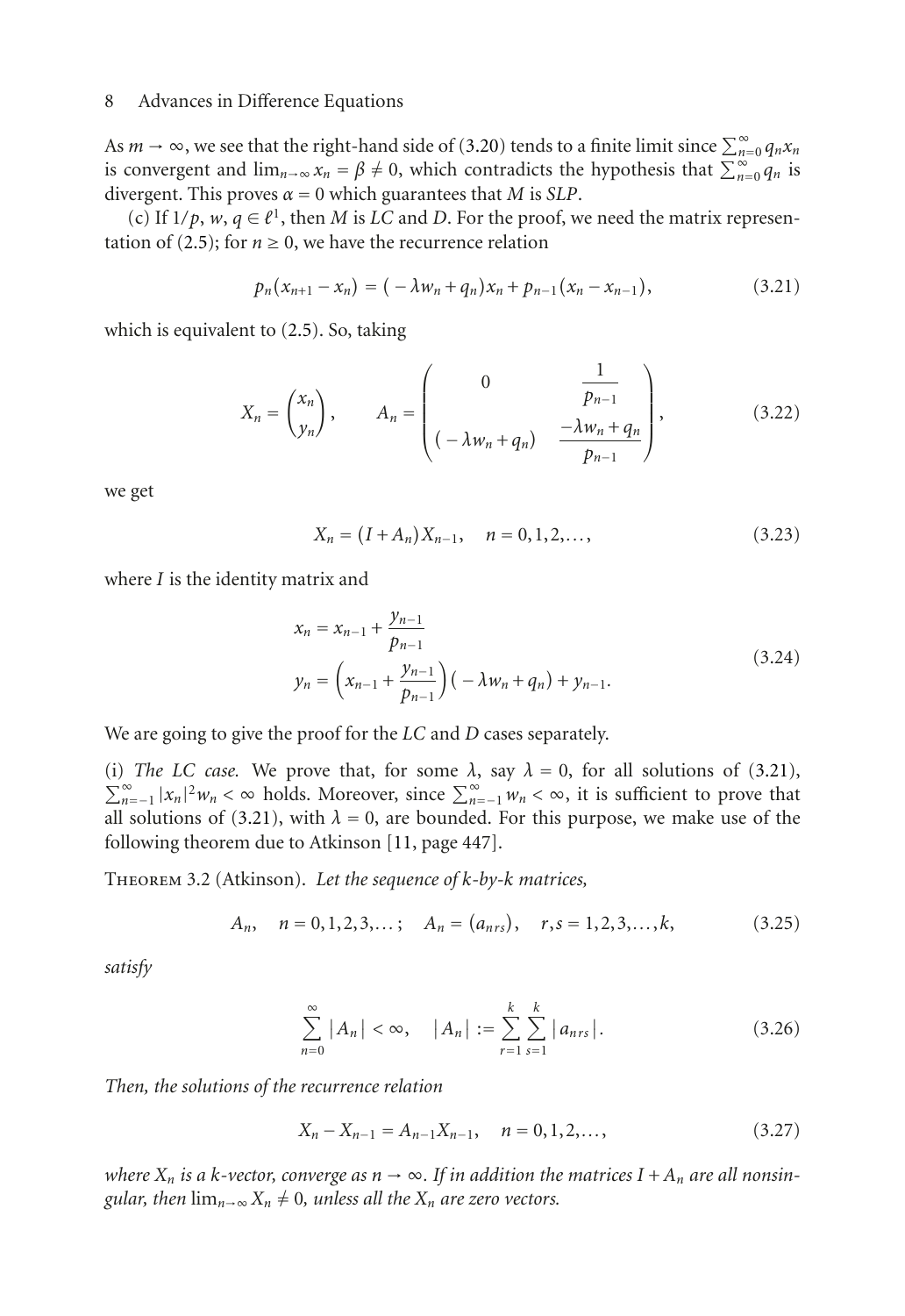So, applying this theorem to our case,  $\{X_n\}_0^\infty$  is convergent, that is, the entries of  $X_n$ ,

$$
\left\{X_{n1}\right\}_{0}^{\infty} = \left\{x_{n}\right\}_{0}^{\infty}, \qquad \left\{X_{n2}\right\}_{0}^{\infty} = \left\{y_{n}\right\}_{0}^{\infty} = \left\{p_{n}\Delta x_{n}\right\}_{0}^{\infty}, \tag{3.28}
$$

are convergent, so they are bounded and hence (i) of condition (c) is proved.

(ii) *The D* case. We will state the proof for  $\lambda = 0$  only, but the proof also applies to all  $\lambda \in \mathbb{C}$ . Let  $x \in D_{T(M)}$  and define  $f = \{f_n\}_{n=1}^{\infty}$  by

$$
f_n = Mx_n. \tag{3.29}
$$

Then  $\sum_{n=-1}^{\infty} |f_n|^2 w_n < \infty$ . Also, by the variation of parameters formula, if  $\varphi = {\varphi_n}_{-1}^{\infty}$  and  $\psi = {\psi_n}_{1}^{\infty}$  are linearly independent solutions of [\(2.5\)](#page-1-2) with

$$
[\varphi,\psi]_n := p_{n-1}(\varphi_n \Delta \psi_{n-1} - \psi_n \Delta \varphi_{n-1}) = 1 \quad \forall n \in \mathbb{N},
$$
\n(3.30)

then any solution of

<span id="page-8-0"></span>
$$
Mx_n = \lambda x_n + f_n \tag{3.31}
$$

is of the form

$$
x_n = \Phi_n + A\varphi_n + B\psi_n \tag{3.32}
$$

in which *A* and *B* are constants, and

$$
\Phi_n = \sum_{m=0}^n (\psi_m \varphi_n - \varphi_m \psi_n) w_m f_m, \quad n \in \mathbb{N}, \Phi_{-1} = 0.
$$
 (3.33)

Since  $\{\varphi\}_{-1}^{\infty}$  and  $\{\psi\}_{-1}^{\infty}$  are bounded by case (i) of condition (c), using also Cauchy-Schwarz inequality in  $l^2$ , it follows that

$$
\left|\Phi_n\right| \le C \sum_{m=0}^n w_m \left|f_m\right|,\tag{3.34}
$$

where *C* is a positive constant. Hence,  $\Phi$  is bounded. This implies that  $\{x_n\}_{n=1}^{\infty}$  is bounded from the fact that  $\{A\varphi_n + B\psi_n\}_{n=1}^{\infty}$  and  $\{\Phi_n\}_{n=1}^{\infty}$  are bounded in [\(3.32\)](#page-8-0). So, since  $q \in \ell^1$  and following the above result,

$$
\sum_{n=0}^{\infty} |q_n| |x_n|^2 < \infty. \tag{3.35}
$$

We also need to prove that  $\sum_{n=0}^{\infty} |p_n| |\Delta x_n|^2 < \infty$ . For, from [\(3.32\)](#page-8-0),

$$
p_n \Delta x_n = p_n \Delta \Phi_n + p_n \Delta (A \varphi_n + B \psi_n),
$$
  
\n
$$
p_n \Delta \Phi_n = \sum_{m=0}^n \left[ \psi_m (p_n \Delta \varphi_n) - \varphi_m (p_n \Delta \psi_n) \right] w_m f_m;
$$
\n(3.36)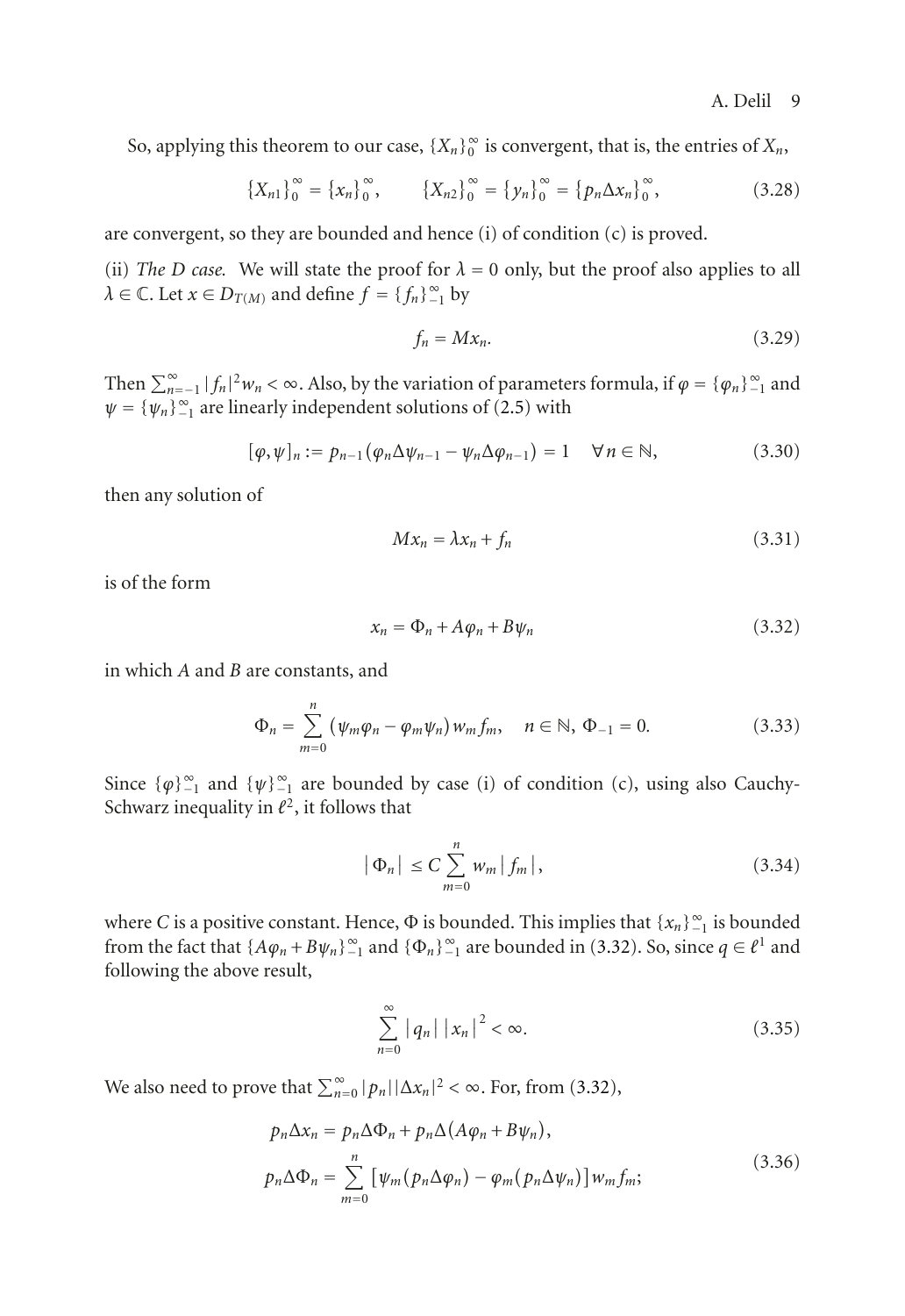and since  $\{p_n \Delta \varphi_n\}_{-1}^{\infty}$ ,  $\{p_n \Delta \psi_n\}_{-1}^{\infty}$ ,  $\{\varphi_n\}_{-1}^{\infty}$ , and  $\{\psi_n\}_{-1}^{\infty}$  are bounded by the theorem of Atkinson,  $\{p_n \Delta \Phi_n\}_{n=1}^{\infty}$  is also bounded, and so is  $\{p_n \Delta x_n\}_{n=1}^{\infty}$ . By the hypothesis that  $p^{-1} \in$  $\ell^1$ , we obtain

$$
\sum_{n=0}^{\infty} |p_n| |\Delta x_n|^2 = \sum_{n=0}^{\infty} \frac{(|p_n| |\Delta x_n|)^2}{|p_n|} < \infty.
$$
 (3.37)

Hence,  $M$  is  $D$  and the proof of [Theorem 3.1](#page-4-2) is complete.  $\Box$ 

Corollary 3.3. *(1) Following the Dirichlet formula, [\(2.23\)](#page-4-3), and [Theorem 3.1\(](#page-4-2)a)-(b), it may be deduced that if either*  $p^{-1} \notin \ell^1$  *or*  $p^{-1} \in \ell^1$  *but*  $\sum_{n=0}^{\infty} q_n$  *is not convergent, then CD implies that the sum*  $\sum_{n=0}^{\infty} (p_n |\Delta x_n|^2 + q_n |x_n|^2)$  *is convergent for all*  $x \in D_{T(M)}$ *. (2) Under the conditions of [Theorem 3.1\(](#page-4-2)a)-(b),*  $D \Rightarrow CD \Rightarrow SLP \Rightarrow LP$  *on*  $D_{T(M)}$ *.* 

*Remarks 3.4.* (1) When  $w, p^{-1}, q \in \ell^1$ , it is proved by Atkinson [\[11](#page-14-2), page 134] that *M* is *LC*. We have additionally proved that *M* is also *D*. (2) The condition imposed on *q* in [Theorem 3.1\(](#page-4-2)a) is in general weaker than  $q \notin \ell^1$ . Indeed, in [Example 3.5,](#page-9-0) we prove that  $q \notin \ell^1$  is not sufficient to ensure that  $CD \Rightarrow SLP$ .

<span id="page-9-0"></span>*Example 3.5.* In this example, we want to establish an expression *M* of the form [\(2.3\)](#page-1-0) such that  $\sum_{n=0}^{\infty} q_n$  is conditionally convergent and  $w, 1/p \in \ell^1$  while *M* is *CD* and *LC*, hence not *SLP*, at the same time. This proves that  $q \notin \ell^1$  is not sufficient to ensure that the implication  $CD \Rightarrow SLP$ . This example is a direct analogue of the example given in Kwong [\[7,](#page-14-4) page 332]. Let  $\sum_{n=0}^{\infty} r_n$  be a conditionally convergent real series. Choose a constant *C*<sub>1</sub> so that the sequence

$$
\{R_n\}_{0}^{\infty} = \left\{\sum_{k=0}^{n} r_k\right\}_{0}^{\infty} + C_1
$$
 (3.38)

be positive, that is,  $R_n > 0$  for all,  $n = 0, 1, 2, \ldots$ . Then  $\{R_n\}_0^\infty$  is bounded, for  $p_n > 0$   $n \in \mathbb{N}$ and given that  $C_2 > 0$ , the sequence

$$
\left\{x_{n}\right\}_{0}^{\infty} = \left\{\sum_{k=0}^{n} \frac{R_{k-1}}{p_{k-1}}\right\}_{0}^{\infty} + C_{2}, \quad R_{-1} = 0, \ p_{n-1} > 0 \ \forall n \in \mathbb{N}, \ x_{-1} \ge x_{0} \tag{3.39}
$$

is also positive. Note that  $\{x_n\}_{n=1}^{\infty}$  is monotonic increasing, that is,  $x_{n+1} \ge x_n$  for all *n*, from the fact that  $x_n$  are the sum of positive numbers. Now,

<span id="page-9-2"></span><span id="page-9-1"></span>
$$
X = \lim_{n \to \infty} x_n \text{ exists}
$$
 (3.40)

since  ${R_n}_{-1}^{\infty}$  is bounded and  $p^{-1} = {p_n^{-1}}_{-1}^{\infty} \in \ell^1$ . Moreover,  $x \in \ell^2_w$  since  $w \in \ell^1$  and {*x<sub>n</sub>*}<sup>∞</sup><sub>-1</sub> is bounded. We see that if {*q<sub>n</sub>*}<sup>∞</sup><sub>-1</sub> is given by

$$
q_n = \frac{r_n}{x_n}, \quad n \ge 0, \ q_{-1} = 0,
$$
\n(3.41)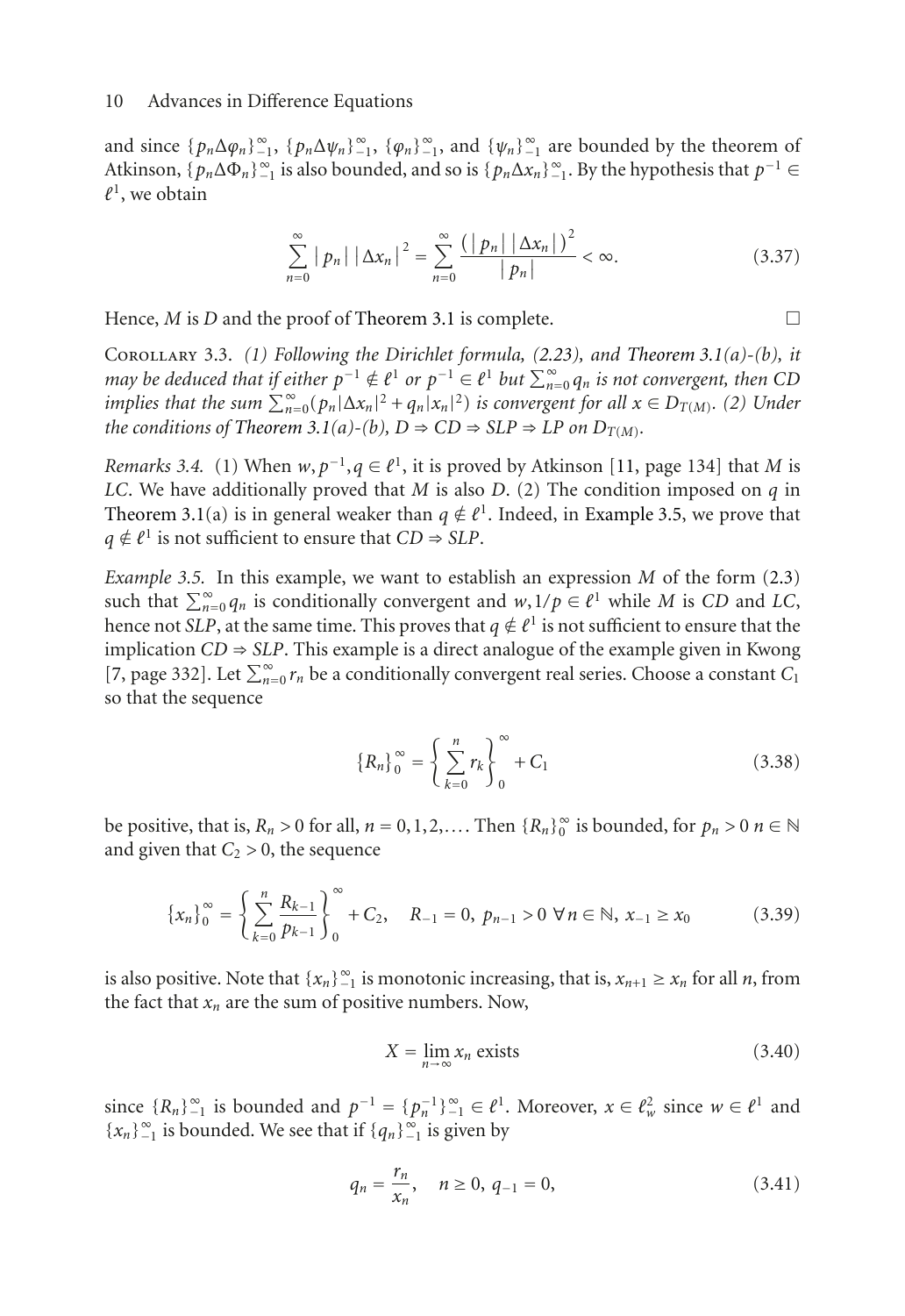then  $\{x_n\}_{-1}^{\infty}$  is a solution of [\(2.5\)](#page-1-2) with  $\lambda = 0$ . Note that, in

$$
|q_n| = \frac{|r_n|}{x_n} \ge \frac{|r_n|}{X} \quad \forall n,
$$
\n(3.42)

summing over *n*, we have  $\{q_n\}_{n=1}^{\infty} \notin \ell^1$  from the fact that  $\sum_0^{\infty} r_n$  is conditionally convergent. Now, summation-by-parts formula gives, for all  $N \in \mathbb{N}$ ,

$$
\sum_{n=0}^{N} q_n = \sum_{n=0}^{N} \frac{r_n}{x_n} = \frac{R_N}{x_N} - \sum_{n=-1}^{N-1} \frac{R_n}{x_{n+1}} + \sum_{n=-1}^{N-1} \frac{R_n}{x_n}.
$$
 (3.43)

For the first expression on the right-hand side, the limits  $\lim_{n\to\infty} R_n$  and  $\lim_{n\to\infty} x_n$  exist and  $X = \lim_{n \to \infty} x_n > 0$ . For the sums on the right, since  $\sum_{n=0}^{\infty} R_n$  is convergent and  $\{1/x_n\}_{n=1}^{\infty}$  is positive and decreasing, both  $\sum_{n=-1}^{N} (R_n/x_{n+1})$  and  $\sum_{n=-1}^{N} (R_n/x_n)$  are convergent, and therefore  $\sum_{n=0}^{\infty} q_n$  is convergent. Now, let  $\{y_n\}_{n=1}^{\infty}$  be another solution of [\(2.5\)](#page-1-2) together with [\(3.41\)](#page-9-1) complementary to  $\{x_n\}_{n=1}^{\infty}$ , that is, such that  $[x, y]_n := p_{n-1}(y_n x_{n-1} - p_n)$  $y_{n-1}x_n$ ) is constant, or equivalently,  $[x, y]_n = 1$ . Then,

$$
\Delta\left(\frac{y_{n-1}}{x_{n-1}}\right) = \frac{1}{p_{n-1}x_nx_{n-1}} \Longrightarrow y_n = x_n \sum_{k=0}^n \frac{1}{p_{k-1}x_kx_{k-1}}.\tag{3.44}
$$

So, since  $\{y_n\}_{n=1}^{\infty}$  is bounded and increasing,

<span id="page-10-0"></span>
$$
\lim_{n \to \infty} y_n \text{ exists.} \tag{3.45}
$$

We note that  $\sum_{k=0}^{\infty} (1/p_{k-1}x_kx_{k-1})$  is absolutely convergent since  $\{x_n\}_{n=1}^{\infty}$  is bounded and *p*<sup>−1</sup> ∈  $\ell^1$ . So,  $y \in \ell^2_w$  since  $w \in \ell^1$ . We also see that  $My_n = 0$ . Hence, we have shown that *M* is *LC*, and hence not *SLP* since  $x, y \in \ell^2_w$  and  $x, y$  are linearly independent solutions of  $Mx_n = \lambda x_n$ ,  $\lambda \in \mathbb{C}$ . We now show that *M* is *CD*. Since, from the identity [\(2.12\)](#page-2-4), the *CD* property is equivalent to

- (a)  $\{p_n | \Delta z_n|^2\}_{-1}^{\infty} \in \ell^1$ ,
- (b)  $\lim_{n\to\infty} p_n \Delta z_n \overline{z}_{n+1}$  exists  $\forall z \in D_{T(M)}$ ,

and we will show both (a) and (b) above. So, let  $z \in D_{T(M)}$ . Then,

$$
\left\{T(M)z_n\right\}_{-1}^{\infty} = \left\{Mz_n\right\}_{-1}^{\infty} = \left\{f_n\right\}_{-1}^{\infty} \in \ell^2_w, \quad w \in \ell^1. \tag{3.46}
$$

The method of variation of parameters gives

$$
z_n = Ax_n + By_n + \sum_{m=0}^n (x_n y_m - y_n x_m) f_m w_m \quad (z_{-1} = 0, n \in \mathbb{N}), \tag{3.47}
$$

where *A* and *B* are constants. Note that  $\lim_{n\to\infty}\sum_{m=0}^{n}(x_ny_m-y_nx_m)f_mw_m < \infty$ , [\(3.40\)](#page-9-2) and [\(3.45\)](#page-10-0) together imply that

<span id="page-10-1"></span>
$$
\lim_{n \to \infty} z_n \text{ exists.} \tag{3.48}
$$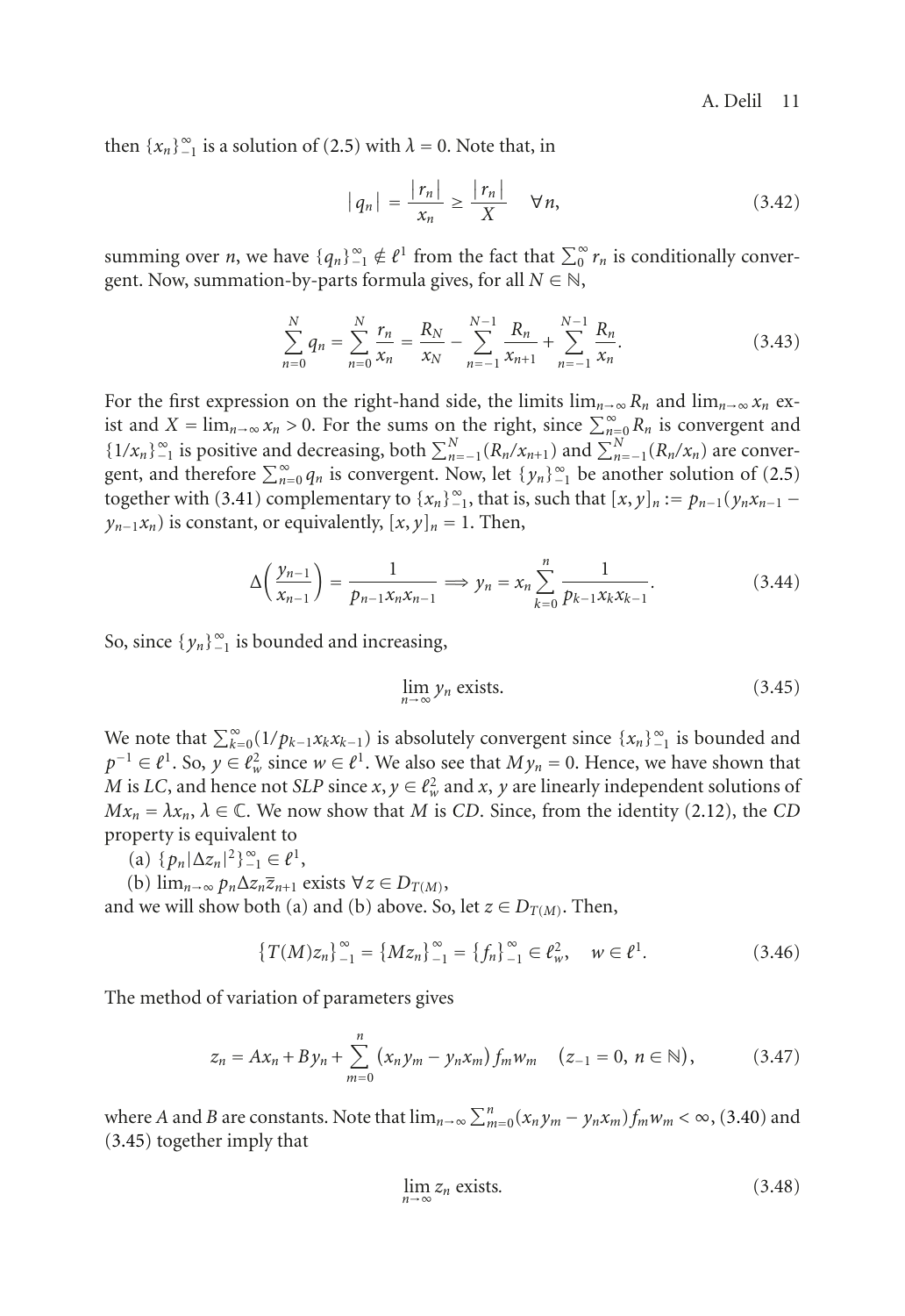We see that  $\{p_n^{1/2} \Delta x_n\}_{-1}^{\infty}$ ,  $\{p_n^{1/2} \Delta y_n\}_{-1}^{\infty} \in \ell^2$  since  $\{R_n\}_0^{\infty}$  is bounded and  $\{p_n^{-1}\}_{-1}^{\infty} \in \ell^1$ . Also, using the Cauchy-Schwarz inequality in  $\ell^{2,n}$ , we see that, for all  $n \in \mathbb{N}$ ,

$$
\sum_{m=0}^{n} \left[ y_m (p_n^{1/2} \Delta x_n) - x_m (p_n^{1/2} \Delta y_n) \right] f_m w_m \le \frac{C}{p_n^{1/2}} \left( \sum_{m=0}^{n} w_m \right)^{1/2} \left( \sum_{m=0}^{n} w_m \left| f_m \right|^2 \right)^{1/2}, \tag{3.49}
$$

where *C* is a constant. Hence,

<span id="page-11-0"></span>
$$
\{p_n^{1/2} \Delta z_n\}_{-1}^{\infty} \in \ell^2. \tag{3.50}
$$

Finally,

- (i)  $\lim_{n\to\infty} p_n \Delta x_n = \lim_{n\to\infty} R_n < \infty$ ,
- (ii)  $\lim_{n \to \infty} p_n \Delta y_n = \lim_{n \to \infty} [1/x_n + (p_n \Delta x_n) \sum_{k=0}^n (1/p_{k-1} x_k x_{k-1})] < \infty$  since the limits  $\lim_{n\to\infty} 1/x_n$  and  $\lim_{n\to\infty} p_n \Delta x_n$  exist and  $\sum_{k=0}^{\infty} (1/p_{k-1}x_kx_{k-1})$  is absolutely convergent,
- (iii) For  $K < \infty$ ,

$$
\lim_{n \to \infty} \left| p_n \Delta x_n \sum_{m=0}^n y_m(w_m f_m) \right| \le K \lim_{n \to \infty} \left( \sum_{m=0}^n w_m \right)^{1/2} \left( \sum_{m=0}^n w_m |f_m|^2 \right)^{1/2} < \infty,
$$
 (3.51)

 $(\text{iv}) \lim_{n \to \infty} |p_n \Delta y_n \sum_{m=0}^n x_m (w_m f_m)| \leq C \lim_{n \to \infty} |p_n \Delta y_n \sum_{m=0}^n w_m f_m| < \infty.$ 

A consequence of (i), (ii), (iii), and (iv) is that  $\lim_{n\to\infty} p_n\Delta z_n$  exists. We know also that lim*n*→∞ *zn* exists from [\(3.48\)](#page-10-1). Therefore,

<span id="page-11-1"></span>
$$
\lim_{n \to \infty} p_n \Delta z_n \overline{z}_{n+1} \text{ exists.}
$$
\n(3.52)

<span id="page-11-2"></span>It is a consequence of [\(3.50\)](#page-11-0) and [\(3.52\)](#page-11-1) that *M* is *CD*. This completes the desired example.

THEOREM 3.6. *Suppose that*  $p_n > 0$  *for all n*, *although*  $\{q_n\}_{n=1}^{\infty}$  *may still be complex. If either*  ${w_m \sum_{n=-1}^{m} p_n^{-1} \}_{m=-1}^{\infty} \notin \ell^1$  or  ${q_n \}_{-1}^{\infty} \notin \ell^1$ , then

$$
M \text{ is } D \text{ on } D_{T(M)} \iff \{ |q_n|^{1/2} x_n \}_{-1}^{\infty} \in \ell^2, \quad x \in D_{T(M)}.
$$
 (3.53)

*Proof.* Since *M* is *D* on  $D_{T(M)} \Rightarrow \{ |q_n|^{1/2} x_n \}_{-1}^{\infty} \in \ell^2$  for all  $x \in D_{T(M)}$ , we only need to prove the other implication. So, suppose that  $\{|q_n|^{1/2}x_n\}_{-1}^{\infty} \in \ell^2$  for all  $x \in D_{T(M)}$ . In the formula

$$
\sum_{n=0}^{m} p_n |\Delta x_n|^2 = p_m \Delta x_m \overline{x}_{m+1} - p_{-1} \Delta x_{-1} \overline{x}_0 + \sum_{n=0}^{m} \overline{x}_n M x_n - \sum_{n=0}^{m} q_n |x_n|^2, \qquad (3.54)
$$

the sums on the right converge as  $m \to \infty$ . Thus, we see that  $\{p_n^{1/2} | \Delta x_n| \}_{n=1}^{\infty} \notin \ell^2$  only if  $\lim_{m\to\infty} p_m \Delta x_m \overline{x}_{m+1} = \infty$ . But,

$$
p_m\left|\Delta x_m\overline{x}_{m+1}\right| \leq p_m\left|\Delta x_m\right|\left(\left|x_{m+1}\right|+\left|x_m\right|\right) \leq p_m\Delta(\left|x_m\right|^2),\tag{3.55}
$$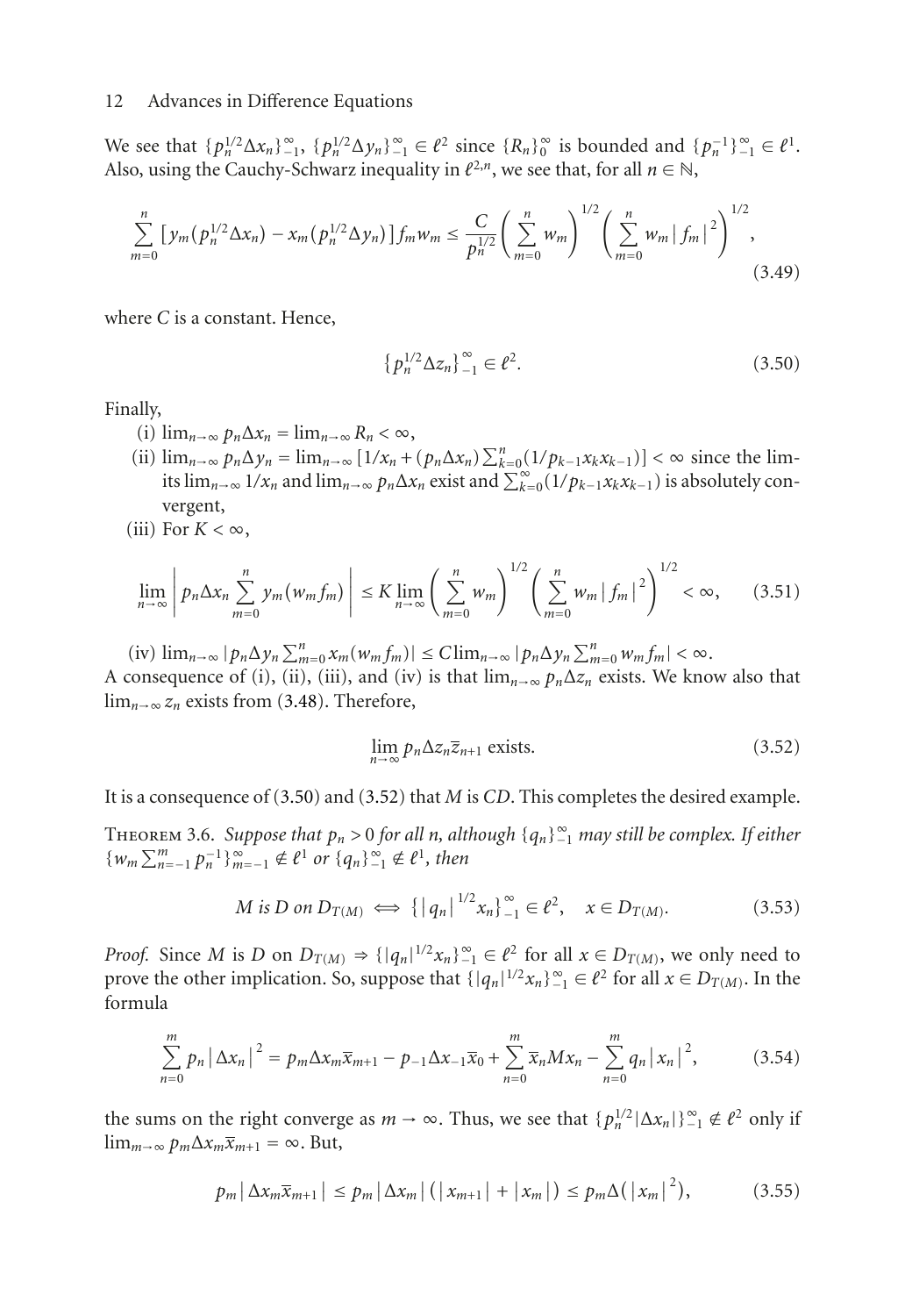and hence

<span id="page-12-0"></span>
$$
\lim_{m \to \infty} p_m \Delta \left( \left| x_m \right|^2 \right) = \infty. \tag{3.56}
$$

This implies, since  $p_m > 0$  for all  $m \in \mathbb{N}$ , that  $\{|x_n|^2\}_{-1}^{\infty}$  is monotonic increasing, that is,  $\Delta |x_n|^2 \ge 0$  for all large *n*. We now have two cases: either  $\{q_n\}_{-1}^{\infty} \notin \ell^1$  or  $\{q_n\}_{-1}^{\infty} \in \ell^1$ . If {*q<sub>n</sub>*}<sup>∞</sup><sub>1</sub> ∉  $l$ <sup>1</sup>, then we get a contradiction to the assumption since this would imply that  $\{|q_n|^{1/2}x_n\}_{n=1}^{\infty} \notin \ell^1$ . So,  $\{q_n\}_{n=1}^{\infty}$  must be in  $\ell^1$ . Then,  $\Delta(|x_n|^2) > p_n^{-1}$  since, from [\(3.56\)](#page-12-0),  $p_n\Delta(|x_n|^2) > 1$  for large enough  $n \in \mathbb{N}$ . This implies, for some  $m_0 \in \mathbb{N}$ , that

$$
|x_m|^2 \ge |x_m|^2 - |x_{m_0-1}|^2 > \sum_{n=m_0}^m p_{n-1}^{-1} \quad m \in \mathbb{N}, \, m > m_0.
$$
 (3.57)

So,

$$
\infty > \sum_{n=m_0}^{\infty} w_n |x_n|^2 > \sum_{n=m_0}^{\infty} w_n \left( \sum_{k=m_0}^n p_{k-1}^{-1} \right), \tag{3.58}
$$

which is a contradiction to the assumption that  $\{w_m \sum_{n=1}^m p_n^{-1}\}_{m=-1}^{\infty} \notin \ell^1$ , and hence  ${p_n^{1/2}|\Delta x_n|}_{-1}$  is in  $\ell^2$ , and *M* is *D* on  $D_{T(M)}$  and the theorem is therefore proved.  $\Box$ 

*Remarks 3.7.* (1)  $w \notin \ell^1$  is a sufficient condition for [Theorem 3.6](#page-11-2) to hold. But, if  $w \in \ell^1$ , then the condition on *p* and *w*, that is,

$$
\left\{ w_m \sum_{n=-1}^{m} p_n^{-1} \right\}_{m=-1}^{\infty} \notin \ell^1,
$$
\n(3.59)

is in general stronger than the requirement that  $p^{-1} \notin \ell^1$ .

(2) If  $w \in \ell^1$ , then, for any  $m \in \mathbb{N} \cup \{-1\}$ ,

$$
\sum_{n=-1}^{m} w_n \left( \sum_{k=-1}^{n} p_k^{-1} \right) = \sum_{n=-1}^{m} p_n^{-1} \left( \sum_{k=n}^{m} w_k \right), \quad n < m. \tag{3.60}
$$

This follows by using the summation-by-parts formula. As  $m \rightarrow \infty$ , we see that the condition in [Theorem 3.6](#page-11-2) is equivalent to the condition that

$$
\left\{ p_n^{-1} \sum_{k=n}^{\infty} w_k \right\}_{n=-1}^{\infty} \notin \ell^1 \quad \text{when } w \in \ell^1. \tag{3.61}
$$

For example, if  $m < \infty$  and  $w = 1$ , this condition becomes

$$
\sum_{n=-1}^{\infty} p_n^{-1}(m-n) = \infty.
$$
 (3.62)

<span id="page-12-1"></span>THEOREM 3.8. Suppose that  $p_n > 0$  for all  $n, w/p \notin \ell^1$ , and  $\{w_n/w_{n+1}\}_{-1}^{\infty}$  is bounded above. *Then, M is SLP on*  $D_{T(M)}$  *if and only if M is WD on*  $D_{T(M)}$ *.*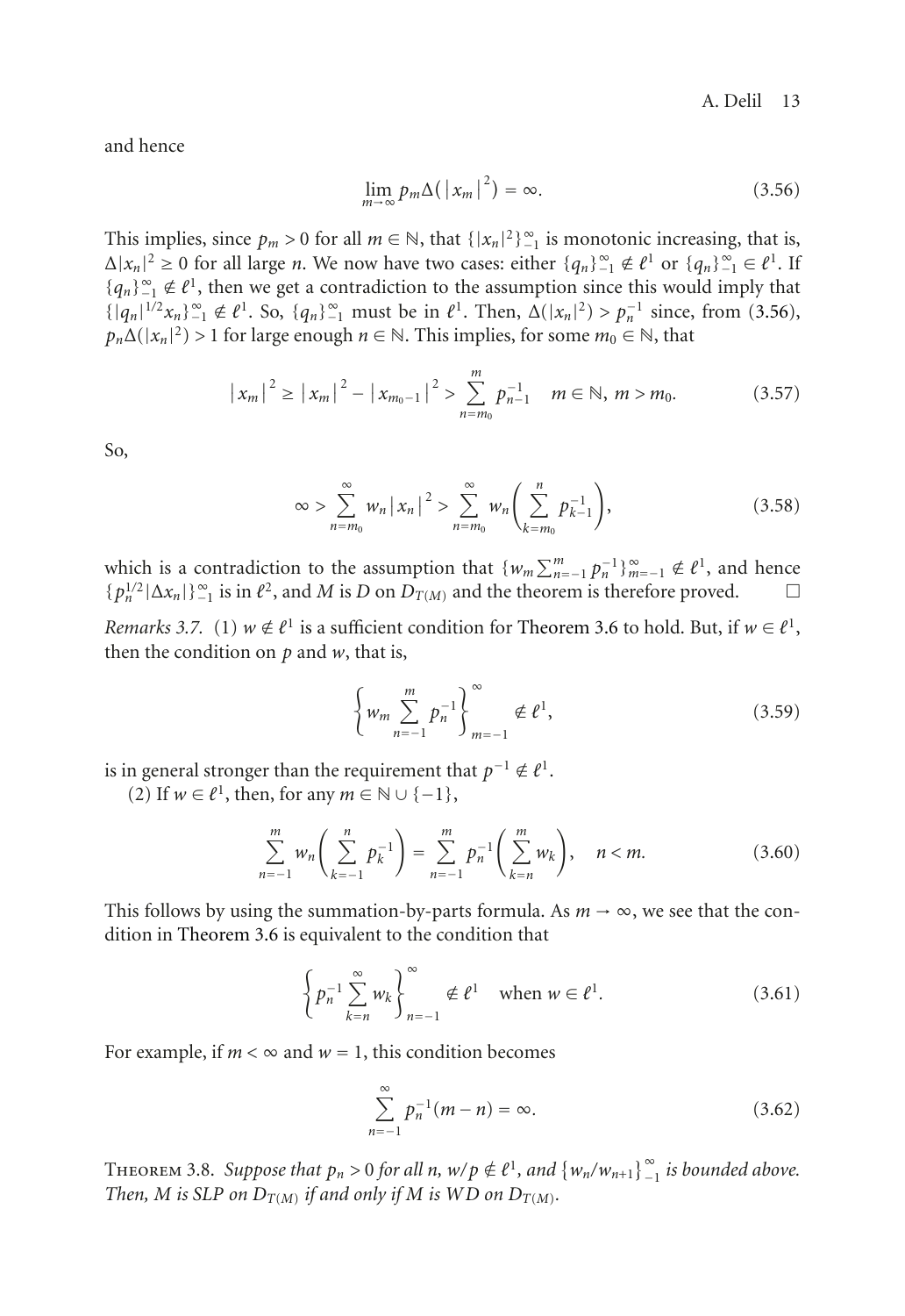*Proof.* Since *SLP* always implies *WD* by [Corollary 2.4,](#page-4-0) we only need to prove that  $WD \Rightarrow$ *SLP* under the conditions in the hypothesis. So, suppose that *M* satisfies the *WD* property, that is,  $\beta = \lim_{m \to \infty} p_n \Delta x_n x_{n+1}$  exists and is finite for all  $x \in D_{T(M)}$ , but *M* is not *SLP*, that is,  $\beta \neq 0$ . We show that  $\beta \neq 0$  leads to a contradiction under the hypothesis, and hence M is *SLP*. So, suppose that

$$
\beta = \lim_{m \to \infty} p_m \Delta x_m x_{m+1} \neq 0 \quad \forall x \in D_{T(M)}.
$$
\n(3.63)

Now, multiplying both sides of the following by *β* and *wm*, and summing over *m*:

$$
x_{m+1} \Delta x_m = x_{m+1}^2 - x_m x_{m+1}, \tag{3.64}
$$

we have

$$
\sum_{m=0}^{\infty} (\overline{\beta} p_m \Delta x_m x_{m+1}) w_m p_m^{-1}
$$
\n
$$
= \overline{\beta} \left\{ \sum_{m=0}^{\infty} w_{m+1} x_{m+1}^2 \left( \frac{w_m}{w_{m+1}} \right) - \sum_{m=0}^{\infty} (w_m w_{m+1})^{1/2} x_m x_{m+1} \left( \frac{w_m}{w_{m+1}} \right)^{1/2} \right\}.
$$
\n(3.65)

Under the conditions of the hypothesis, the left-hand side of this equality is  $\infty$  while the right-hand side is finite. This contradiction leads us to say that  $\beta = 0$  and *M* is *SLP* on  $D_{T(M)}$ . Hence the theorem is proved.  $\Box$ 

*Remark 3.9.* As a final remark, [Theorem 3.1\(](#page-4-2)c) demonstrates that when  $w, p^{-1}, q \in \ell^1$ *WD* does not imply *SLP* or even *LP*. Thus, for the equivalency of *WD* and *SLP*, the hypothesis of [Theorem 3.8](#page-12-1) is needed. For example, when  $w = 1$ , the requirements for the result *SLP*  $\iff WD$  become  $\sum_{n=-1}^{\infty} p_n^{-1} = \infty$ .

# **Acknowledgment**

The author is grateful to the referee for a careful scrutiny of the manuscript and for pointing out a number of ambiguities.

# <span id="page-13-1"></span><span id="page-13-0"></span>**References**

- [1] R. J. Amos, "On a Dirichlet and limit-circle criterion for second-order ordinary differential expressions," *Quaestiones Mathematicae*, vol. 3, no. 1, pp. 53–65, 1978.
- [2] B. M. Brown and W. D. Evans, "On an extension of Copson's inequality for infinite series," *Proceedings of the Royal Society of Edinburgh. Section A. Mathematics*, vol. 121, no. 1-2, pp. 169– 183, 1992.
- [3] J. Chen and Y. Shi, "The limit circle and limit point criteria for second-order linear difference equations," *Computers & Mathematics with Applications*, vol. 47, no. 6-7, pp. 967–976, 2004.
- [4] A. Delil and W. D. Evans, "On an inequality of Kolmogorov type for a second-order difference expression," *Journal of Inequalities and Applications*, vol. 3, no. 2, pp. 183–214, 1999.
- [5] W. D. Evans and W. N. Everitt, "A return to the Hardy-Littlewood integral inequality," *Proceedings of the Royal Society of London. Series A. Mathematical, Physical and Engineering Sciences*, vol. 380, no. 1779, pp. 447–486, 1982.
- <span id="page-13-2"></span>[6] D. B. Hinton and R. T. Lewis, "Spectral analysis of second order difference equations," *Journal of Mathematical Analysis and Applications*, vol. 63, no. 2, pp. 421–438, 1978.